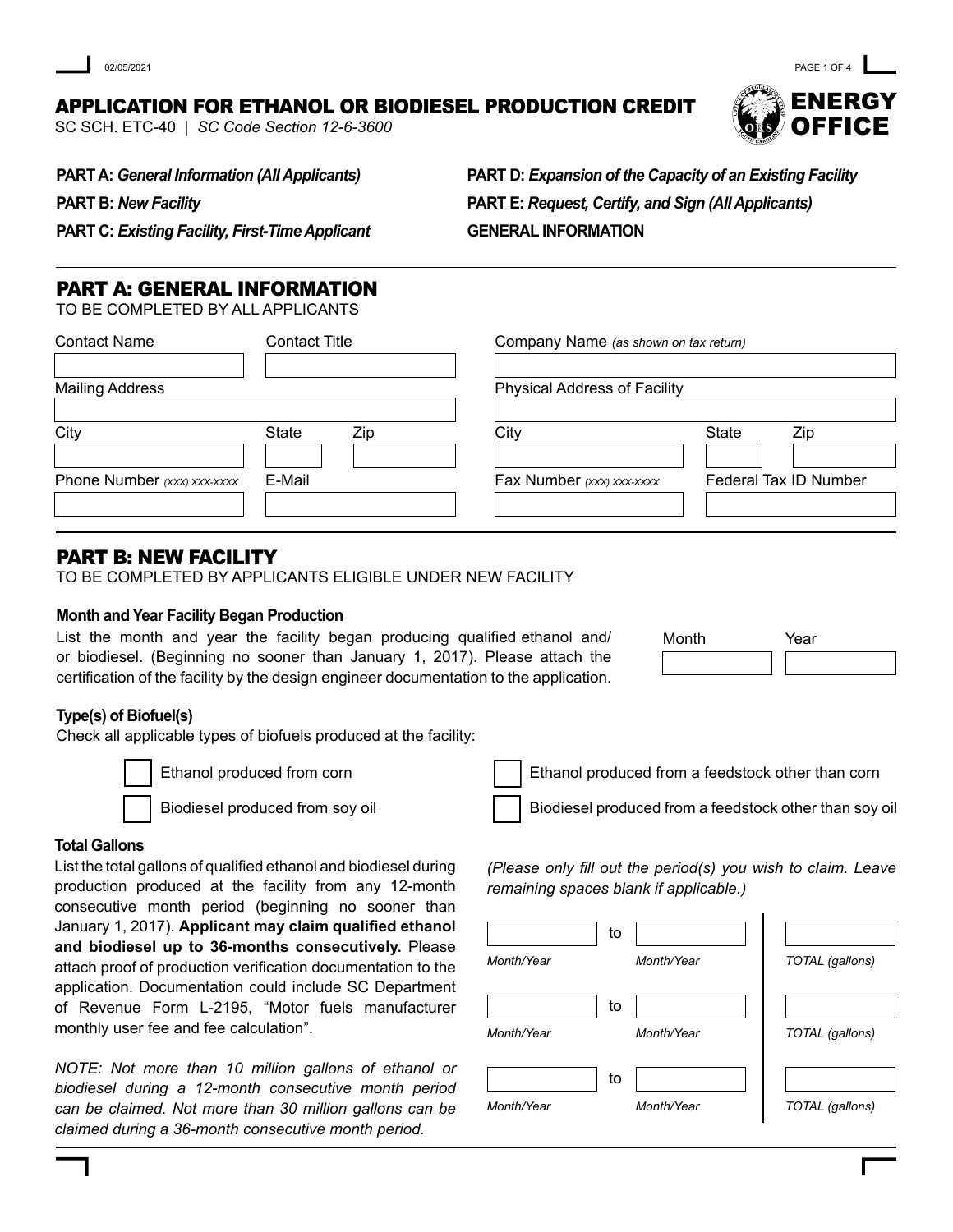# PART C: EXISTING FACILITY, FIRST-TIME APPLICANT

TO BE COMPLETED APPLICANT ELIGIBLE UNDER NEW EXISTING FACILITY, FIRST-TIME APPLICANT

| Has the facility been in ethanol or biodiesel production prior<br>to January 1, 2017?                                                                                                                   | Yes                                                             | No                                                           |
|---------------------------------------------------------------------------------------------------------------------------------------------------------------------------------------------------------|-----------------------------------------------------------------|--------------------------------------------------------------|
|                                                                                                                                                                                                         | If yes, continue with this part<br>of the application.          | If no, please fill out Part B of the<br>application.         |
| Has the facility applied for and received the ethanol or<br>biodiesel production tax credit under S.C. Code 12-6-3600                                                                                   | Yes                                                             | No                                                           |
| in prior to 2017?                                                                                                                                                                                       | If yes, this facility is ineligible<br>to claim the tax credit. | If no, continue with this part of the<br>application.        |
| Type(s) of Biofuel(s)<br>Check all applicable types of biofuels produced at the facility:                                                                                                               |                                                                 |                                                              |
| Ethanol produced from corn                                                                                                                                                                              |                                                                 | Ethanol produced from a feedstock other than corn            |
| Biodiesel produced from soy oil                                                                                                                                                                         |                                                                 | Biodiesel produced from a feedstock other than soy oil       |
| <b>Total Gallons</b><br>List the total gallons of qualified ethanol and biodiesel during<br>production produced at the facility from any 12-month<br>consecutive month period (beginning no sooner than | remaining spaces blank if applicable.)                          | (Please only fill out the period(s) you wish to claim. Leave |

| Month/Year | to | Month/Year | TOTAL (gallons) |
|------------|----|------------|-----------------|
| Month/Year | to | Month/Year | TOTAL (gallons) |
| Month/Year | to | Month/Year | TOTAL (gallons) |

# PART D: EXPANSION OF THE CAPACITY OF AN EXISTING FACILITY

TO BE COMPLETED BY APPLICANT ELIGIBLE UNDER EXPANSION OF THE CAPACITY OF AN EXISTING FACILITY:

#### **Month and Year Facility Began Production**

monthly user fee and fee calculation".

List the month and year the facility began producing qualified ethanol and/ or biodiesel (beginning no sooner than January 1, 2017). Please attach the certification of the facility by the design engineer documentation to the application.

| Month | Year |
|-------|------|
|       |      |

#### **Expansion of Capacity**

List the amount in gallons the capacity was expanded by.

January 1, 2017). **Applicant may claim qualified ethanol and biodiesel up to 36-months consecutively.** Please attach proof of production verification documentation to the application. Documentation could include SC Department of Revenue Form L-2195, "Motor fuels manufacturer

*NOTE: Not more than 10 million gallons of ethanol or biodiesel during a 12-month consecutive month period can be claimed. Not more than 30 million gallons can be claimed during a 36-month consecutive month period.*

Amount *(gallons)*

#### **Type(s) of Biofuel(s)**

Check all applicable types of biofuels produced at the facility:

Ethanol produced from corn

Biodiesel produced from soy oil

Ethanol produced from a feedstock other than corn

Biodiesel produced from a feedstock other than soy oil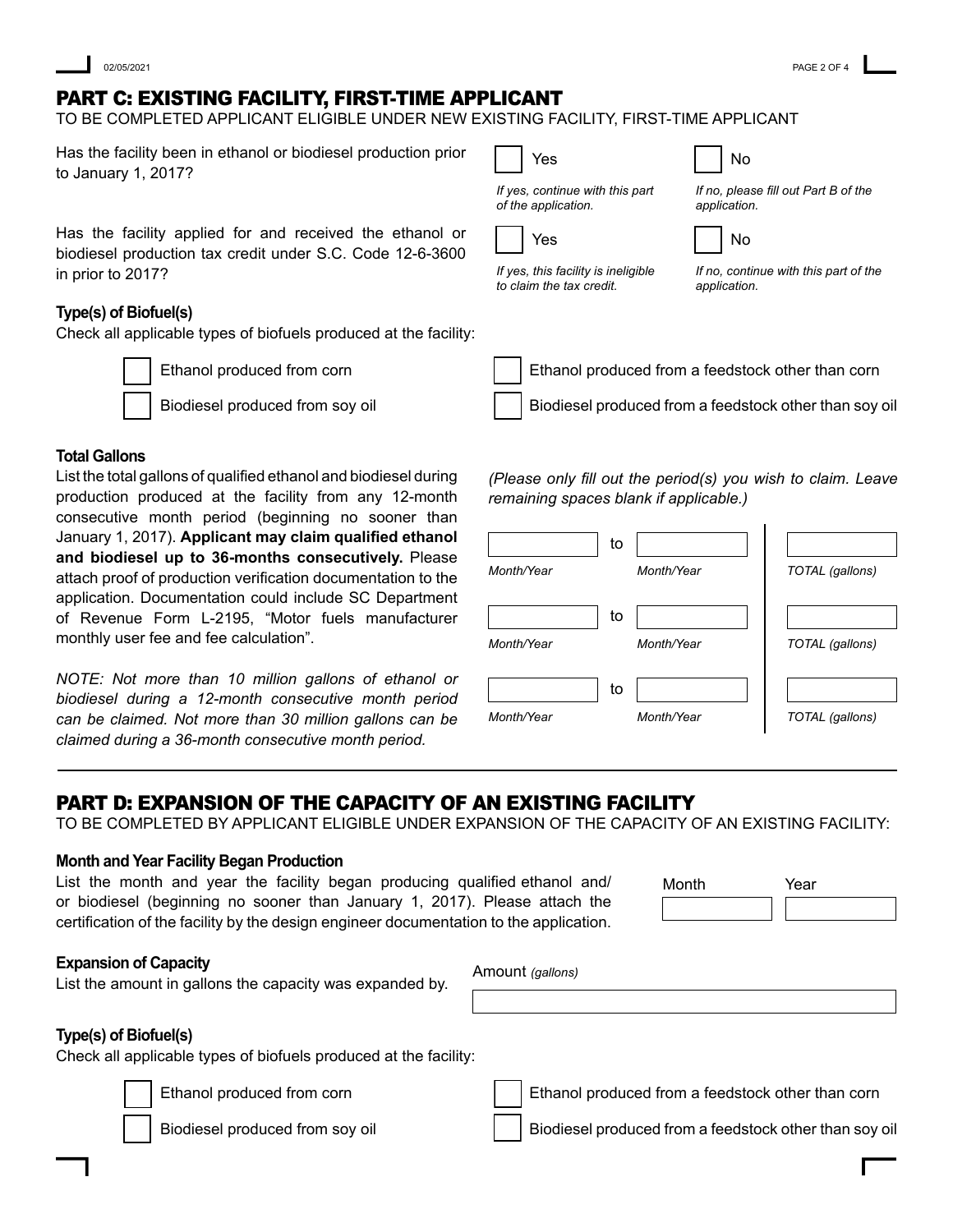02/05/2021 PAGE 3 OF 4

#### **Monthly Average**

List the monthly average in gallons of the highest three months of ethanol or biodiesel production at this facility during the 2-year period immediately preceding certification of the expansion.

#### **Total Gallons**

List the total gallons of qualified ethanol and biodiesel during production produced at the facility from any 12-month consecutive month period (beginning no sooner than January 1, 2017). **Applicant may claim qualified ethanol and biodiesel up to 36-months consecutively.** Please attach proof of production verification documentation to the application. Documentation could include SC Department of Revenue Form L-2195, "Motor fuels manufacturer monthly user fee and fee calculation".

*NOTE: Not more than 10 million gallons of ethanol or biodiesel during a 12-month consecutive month period can be claimed. Not more than 30 million gallons can be claimed during a 36-month consecutive month period.*

## PART E: REQUEST, CERTIFY, AND SIGN

TO BE COMPLETED BY ALL APPLICANTS

Per Section 12-6-3600, Subsection C (1) a qualifying facility can request a credit against the Corporate or Individual Income Tax in the amount of 7 ½ cents a gallon of ethanol or biodiesel. Please provide the requested dollar amount for the tax credit.

#### **By checking the following boxes, I certify;**

ethanol or biodiesel being claimed are not produced or sold for use in the production of distilled spirits.

a site visit by the South Carolina State Energy Office for verification of application.

Requested Dollar Amount *(\$)*

under penalty of perjury that the applicant qualifies for the credit per Section 12-6-3600— in particular, that they are a plant at which all fermentation, distillation, and dehydration takes place.

**Signature of Applicant** 

| <b>Print Name of Applicant</b> | <b>Title</b> |  |  |
|--------------------------------|--------------|--|--|
|                                |              |  |  |

*NOTE: To claim the maximum amount of credit to a taxpayer, each taxpayer must submit a request for credit to the State Energy Office by January 31st for all gallons claimed of qualifying fuel produced in the previous calendar year. The State Energy Office will send the Department of Revenue the maximum amount the taxpayer may claim, and The State Energy Office will then notify each taxpayer of the maximum amount of credit allowed by March 1st.* 

**Return completed form to:**

**Date**

South Carolina Office of Regulatory Staff Attention: State Energy Office 1401 Main Street, Suite 900 Columbia, SC 29201

*Month/Year TOTAL (gallons)*  $\top$  to  $\Box$ *remaining spaces blank if applicable.)*

*(Please only fill out the period(s) you wish to claim. Leave* 

| Month/Year |    | Month/Year | TOTAL (gallons) |
|------------|----|------------|-----------------|
|            | to |            |                 |
| Month/Year |    | Month/Year | TOTAL (gallons) |
|            | to |            |                 |
| Month/Year |    | Month/Year | TOTAL (gallons) |

Monthly Average *(gallons)*